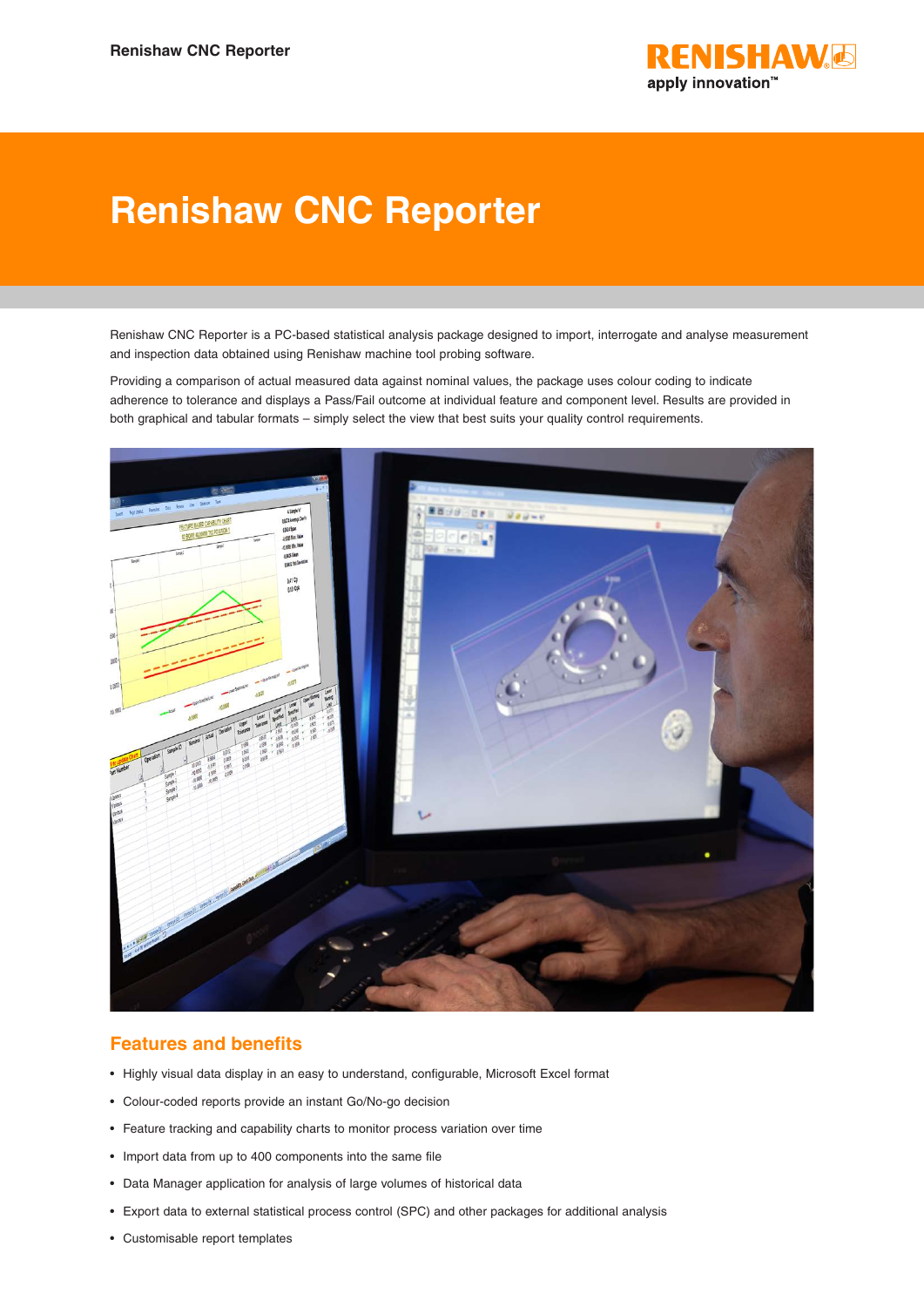### **Renishaw software solutions for machine tools**

Renishaw's Productive Process Pyramid™ provides a framework within which to identify and control variation in manufacturing. This framework, backed by innovative technology, proven methods of incorporating process and an extensive, expert support network, mean Renishaw can make your goal of 'green button' or 'lights out' manufacturing a reality.

The range of workpiece measurement and inspection software packages available from Renishaw provide solutions across all layers of the Productive Process Pyramid from integrated probe qualification, through to tool setting, adaptive machining and reporting. *The Productive Process Pyramid™*



### **Renishaw CNC Reporter**

Renishaw CNC Reporter, positioned within the post-process monitoring layer of the Pyramid, is a dedicated application for the review and analysis of measurement inspection data obtained using Renishaw machine tool probing software.

The application provides a quick and simple means of displaying actual measurement data against feature tolerance and indicating conformance to tolerance. Review of part deviation over time is also possible, helping to determine machine capability and to schedule preventative maintenance tasks.











Data Manager

## **Using Renishaw CNC Reporter**

### **Import data**

Two methods of data import are available: 'Collect Data – File Import' and 'Collect Data – Real Time'\*. The File Import method imports existing measurement and inspection data from a defined file location, importing all available data in a single step. The Real Time method of data collection periodically accesses a file location to extract newly added measurement data.

Once imported, data is displayed in a series of Probing Inspection Reports – one report for each inspected component.

These reports provide the first opportunity to review component inspection data, displaying nominal dimensions, actual measured data, deviation from nominal and tolerance values, plus a pass/fail indication for each measured feature and overall component.

| <b>A TEM PRODUCTION AND INTERNATIONAL PRODUCT</b>          |                    |                                  |                  |                        |                        |                                                  |                                           |
|------------------------------------------------------------|--------------------|----------------------------------|------------------|------------------------|------------------------|--------------------------------------------------|-------------------------------------------|
|                                                            |                    |                                  |                  |                        |                        |                                                  |                                           |
| Click to Collect Data automatically                        | <b>Lock Server</b> |                                  |                  |                        |                        |                                                  |                                           |
| <b>Collect Data - REAL TIME</b>                            | n                  |                                  |                  |                        |                        |                                                  |                                           |
| Data Retrieval Method<br>TEXT                              |                    |                                  |                  |                        |                        |                                                  |                                           |
|                                                            | (sec)              |                                  |                  |                        |                        |                                                  |                                           |
| Click to Collect Data from a stored Text File              |                    |                                  |                  |                        |                        |                                                  |                                           |
| Collect Data - FILE IMPORT                                 |                    |                                  |                  |                        |                        |                                                  |                                           |
| <b>Click to Create Capability Chart</b>                    |                    |                                  |                  |                        |                        |                                                  |                                           |
| <b>Compile Capability Chart</b>                            |                    |                                  |                  |                        |                        |                                                  |                                           |
| Click to remove all existing inspection Sheets             |                    |                                  |                  |                        |                        |                                                  |                                           |
| <b>Clear Data</b>                                          |                    |                                  |                  |                        |                        |                                                  |                                           |
| Click to create a Saved file without macros                |                    |                                  |                  |                        |                        | <b>RENISHAW<sup>®</sup></b><br>apply innovation" |                                           |
| Create Archive                                             |                    |                                  |                  |                        |                        |                                                  |                                           |
|                                                            |                    |                                  |                  |                        |                        |                                                  |                                           |
| <b>Activate Quality Warnings</b>                           |                    |                                  |                  |                        |                        |                                                  |                                           |
| <b>Specified Limits</b><br><b>Warning Limits</b><br>c<br>п |                    |                                  |                  |                        |                        |                                                  |                                           |
|                                                            |                    |                                  |                  |                        |                        |                                                  |                                           |
|                                                            |                    |                                  |                  |                        |                        |                                                  |                                           |
|                                                            |                    | Part Number:                     | A001<br>t.       |                        | Name:                  | Name                                             |                                           |
| Warning Limits Multiplier (%)                              |                    | Operation:                       | Demo Machine     |                        | Sample ID:<br>Date:    |                                                  | Sample 1                                  |
| 76.0%<br><b>Redisplay Quality Warnings</b>                 |                    | Machine Type:<br>Work Centre ID: | Demo             |                        | Uniter                 | Metric                                           | 18/05/2012                                |
|                                                            |                    | <b>Actual</b>                    | <b>Devistion</b> | <b>Lower Tolerance</b> | <b>Upper Tolerance</b> | In Tolerance?                                    | Pass/Fall                                 |
| <b>ADDS</b>                                                | $\mathbf{r}$       | OIC <sub>1</sub>                 |                  |                        |                        |                                                  |                                           |
|                                                            |                    |                                  |                  |                        |                        |                                                  |                                           |
| 01 2 TOP SURF TO1                                          |                    |                                  |                  |                        |                        |                                                  |                                           |
| POSITION Z                                                 | 0.0000             | 0.0500                           | 0.0500           | $-0.1000$              | 0.1000                 | <b>YES</b>                                       |                                           |
| WORK OFFSET UPDATED                                        | \$54               |                                  |                  |                        |                        |                                                  | PASS                                      |
|                                                            |                    |                                  |                  |                        |                        |                                                  |                                           |
| 02 BORE 40.00MM T02                                        |                    |                                  |                  |                        |                        |                                                  |                                           |
| ser                                                        | 40,0000            | 40,0100                          | 0.0100           | $-0.1000$              | 0.1000                 | <b>YES</b>                                       |                                           |
| POSITION K                                                 | 12,5000            | 12.5100                          | 0.0100           | $-0.0500$              | 0.0500                 | YES                                              | PASS<br>PASS                              |
| POSTTON Y                                                  | $-10.0000$         | $-58.0500$                       | 0.0300           | 4.0500                 | 0.0500                 | YES                                              |                                           |
| <b>MAT CON</b>                                             | 0.0000             | -0.0500                          | $-0.0500$        | $-0.1000$              | 0.1000                 | YES                                              |                                           |
|                                                            |                    |                                  |                  |                        |                        |                                                  |                                           |
| <b>03 WEB 25.20MM T02</b>                                  |                    |                                  |                  |                        |                        |                                                  |                                           |
| ser                                                        | 25,2000            | 25.2500                          | 0.0300           | -0.0500                | 0.0500                 | YES                                              |                                           |
| POSTICN Y                                                  | 25,0000            | 24,8909                          | $-0.1091$        |                        |                        |                                                  |                                           |
| MAT CON                                                    | 0.0000             | 4.0600                           | $-0.0000$        | 4.0500                 | 0.0500                 | NO <sub>1</sub>                                  | <b>PASS</b><br>PASS<br>PASS<br><b>FAR</b> |
|                                                            |                    |                                  |                  |                        |                        |                                                  |                                           |
| <b>COMPONENTENO</b>                                        |                    |                                  |                  |                        |                        |                                                  |                                           |
|                                                            |                    |                                  |                  |                        |                        |                                                  |                                           |
|                                                            |                    |                                  |                  |                        |                        |                                                  |                                           |
|                                                            |                    |                                  |                  |                        |                        |                                                  |                                           |

\* Due to the differences in machine configuration and data transfer methods, please contact your local Renishaw representative when considering use of the real time data import method in conjunction with Renishaw CNC Reporter.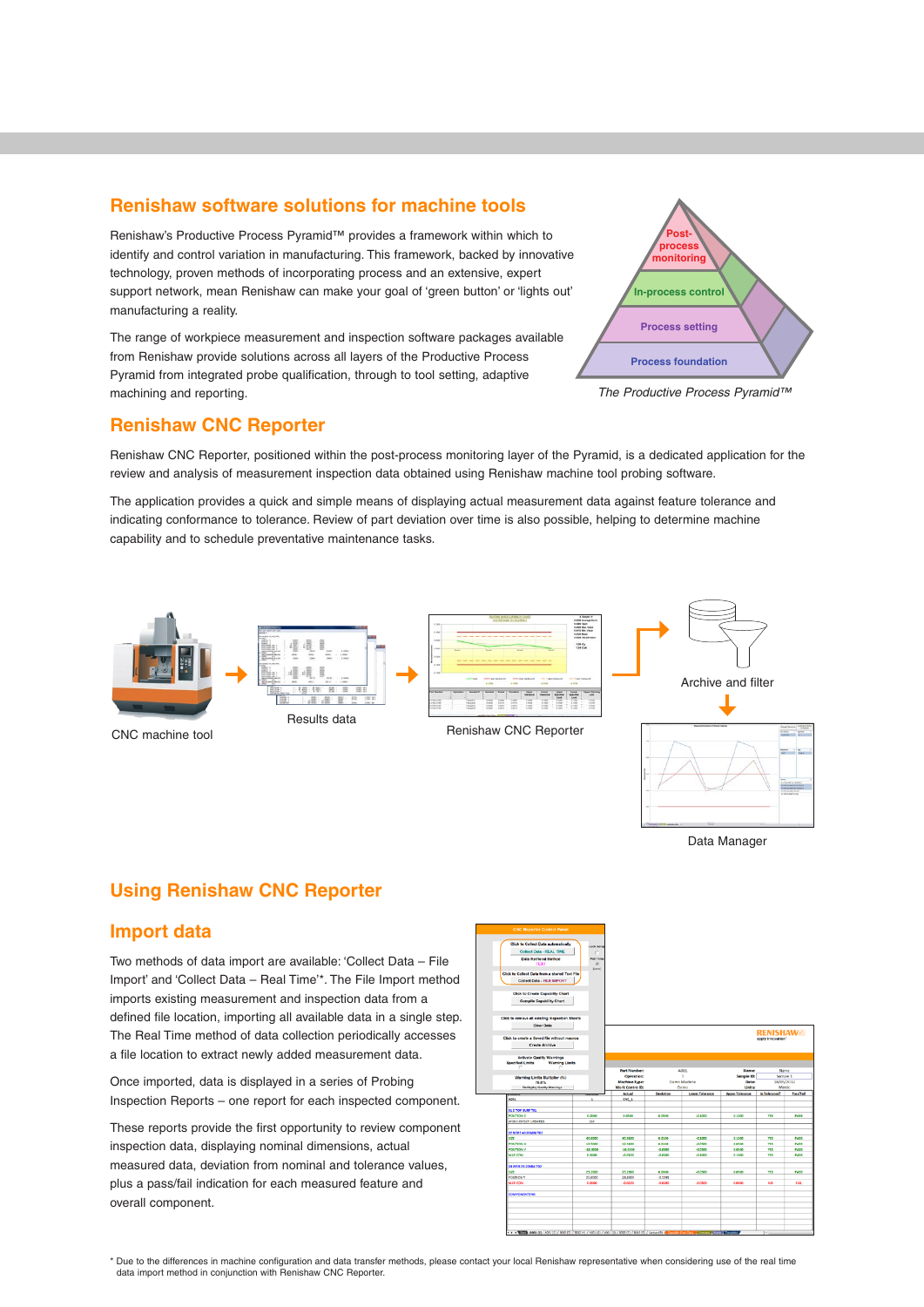

### **Review and analyse**

Results information can also be viewed graphically via the Capability Chart. This displays the variation of measured values for a single feature across all inspected components, along with tolerance and warning limits. Statistical data – such as mean, range and standard deviation – is also displayed. Filters allow the range of displayed data to be refined, adjusting the feature for which data is displayed, or reducing the number of components in the sample. Statistical data is automatically updated as these filters are applied.

A further visual indication of results is available via the Overview tab. This provides a Red Amber Green (RAG) chart of size and position data along with a range of statistical data. Colour coding of the cells – based on warning and tolerance limits – indicate features which are in tolerance, approaching tolerance and out of tolerance. Again, filters allow displayed data to be refined and statistical data is automatically updated accordingly.



### **Archive data**

Once initially processed, results data can be saved as a workbook archive. This data can then be analysed further using Data Manager, an additional application which automatically installs alongside Renishaw CNC Reporter.

Data selections are made based on the component part number, the CNC machine tool used to capture the original results data, and the date range over which that data was collected.

Display options include Archive Query – the default, tabular display and that used to select and import archive data; an Overview (RAG chart) – using colour-coded cells to indicate adherence to tolerance; and a Comparison Chart – providing graphical representation of measured data for multiple features across multiple components.

Displayed data can be refined and adjusted using filters and 'feature slicers'.



### **Customise**

When dealing with large volumes of results data, custom templates can be created and used to visually differentiate the automatically generated Probing Inspection Reports. Simply add a component image, drawing or corporate logo to the Probing Inspection Report template.

Renishaw CNC Reporter can then be configured to select and use a specific template for all results data imported from a single file, or to vary the template used dependent on the inspected component.